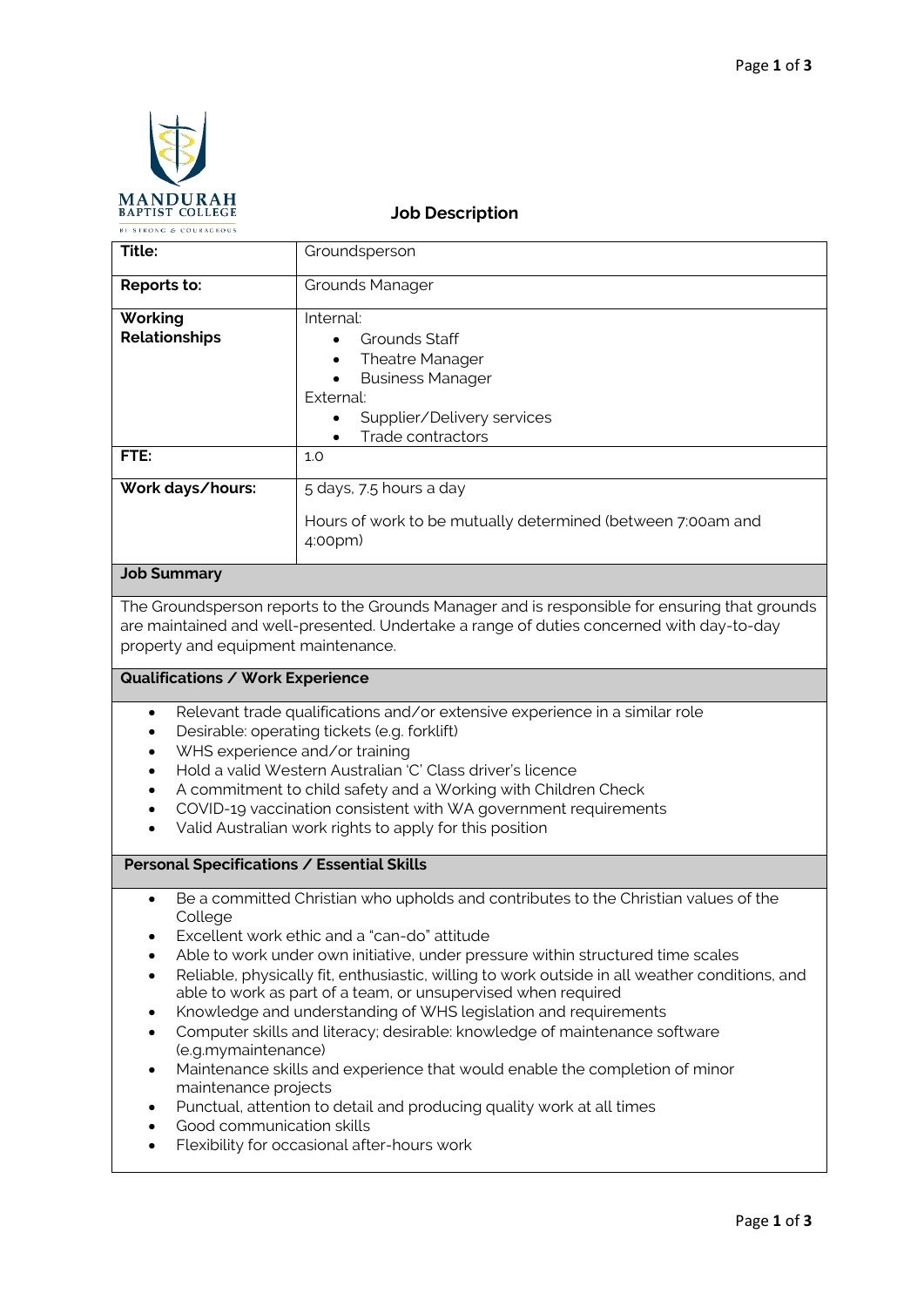# **Key Result Areas**

- Grounds
- **Maintenance**
- Work Health and Safety
- Other Tasks/Responsibilities

#### **Key Tasks & Responsibilities: Duties include, but are not limited to, the following:**

#### **1. Grounds**

- Ensuring a high standard of presentation of the School's environment, including buildings, grounds and landscaping
- Assist with school improvements in line with the School's Master Plan for facilities such as building renovations and refurbishments, fencing, paving, etc.
- Be proactive in identifying any grounds and lawn needs and resolve them in a timely manner
- Fertilizing, mowing, edging and whipper snip all lawn areas
- Assist external contractor with garden beds
- Implementing grounds changes at the behest of management
- Maintaining the reticulation system, by making themselves familiar with the system as well as repairing broken terminal equipment i.e. damaged or missing popups
- Safely operate and maintain machinery, tools and equipment as required, having considered risk to self and others
- Maintaining of paved areas in and around the school including lifting of sunken pavers
- Ensuring soak well grates and gutters are kept open from any debris
- Weed and litter control around school perimeter to a level satisfactory to management
- Keep entrances to the school, inside and outside, clean and clear of obstructions at all times
- Opening and closing of school premises including gates, doors, windows, fire exits, etc, for the purpose of school use, lettings, out of school hours functions, maintenance and emergency services
- Assist other grounds team members as requested by management
- Assist in controlling insect infestations with poison in a safe and proper manner
- Ensure work areas and the shed is kept clean, tidy and secure at all times
- Have the appropriate licence to be able to use the school vehicles

# **2. Maintenance**

- Undertaking minor repairs and routine maintenance of buildings and equipment
- Repair or replacement of school property and other tasks which may arise and require attention
- Ensuring that logged maintenance requests are completed within a reasonable timeframe and provide reporting on these jobs and completion status

# **3. Work Health and Safety**

- Awareness of all Health and Safety policies and procedures developed by the College
- Attend to all matters ensuring that the College grounds and facilities meet appropriate WH & S standards
- Completing tasks raised by the WH&S Committee
- Ensure work is carried out in a safe manner having due regard for the health and safety of yourself, your fellow workers and all other users of the College grounds